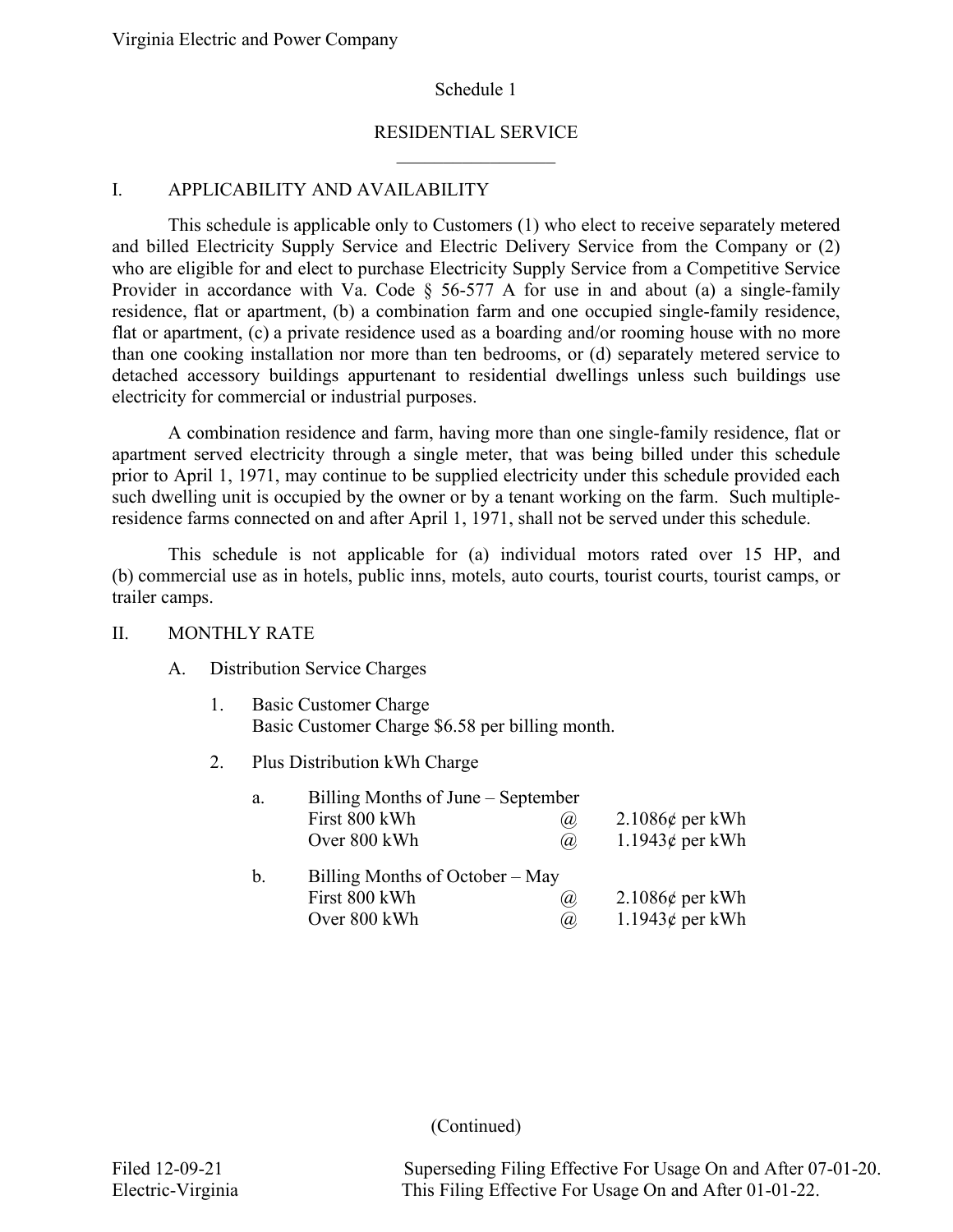### Schedule 1

### RESIDENTIAL SERVICE  $\mathcal{L}_\text{max}$  , which is a set of the set of the set of the set of the set of the set of the set of the set of the set of the set of the set of the set of the set of the set of the set of the set of the set of the set of

## (Continued)

### II. MONTHLY RATE (Continued)

- 3. Plus each Distribution kilowatt-hour used is subject to all applicable riders in the Exhibit of Applicable Riders, including non-bypassable charges.
- 4. Plus, where the Customer receives service in accordance with Section XXV NET METERING of the Company's TERMS AND CONDITIONS and where the alternating current capacity of the Renewable Fuel Generator exceeds 15 kW, the Customer shall be billed a Distribution Standby Charge of \$2.62 per kW of demand, minus the charge under II.A.2., above, but not less than zero.

#### B. Electricity Supply (ES) Service Charges

Paragraph II.B. is not applicable to Customers receiving Electricity Supply Service from a Competitive Service Provider, except for non-bypassable charges in the Exhibit of Applicable Riders, as discussed in Paragraph V., below:

1. Generation kWh Charge

| a. | Billing Months of June – September |                             |                       |
|----|------------------------------------|-----------------------------|-----------------------|
|    | First 800 ES kWh                   | (a)                         | $3.4933\phi$ per kWh  |
|    | Over 800 ES kWh                    | $\left(\overline{a}\right)$ | 5.3137 $\phi$ per kWh |
| b. | Billing Months of October – May    |                             |                       |
|    | First 800 ES kWh                   | (a)                         | $3.4933\phi$ per kWh  |
|    | Over 800 ES kWh                    | $\left(\widehat{a}\right)$  | $2.6942\phi$ per kWh  |
|    | Plus Transmission kWh Charge       |                             |                       |

- a. All kWh  $\omega$  0.970 $\phi$  per kWh
- b. Plus, where the Customer receives service in accordance with Section XXV – NET METERING of the Company's TERMS AND CONDITIONS and where the alternating current capacity of the Renewable Fuel Generator exceeds 15 kW, the Customer shall be billed a Transmission Standby Charge of \$1.32 per kW of demand, minus the charge under II.B.2.a., above, but not less than zero.
- 3. Plus each Electricity Supply kilowatt-hour used is subject to all applicable riders in the Exhibit of Applicable Riders, including non-bypassable charges, as discussed in Paragraph V., below.

## (Continued)